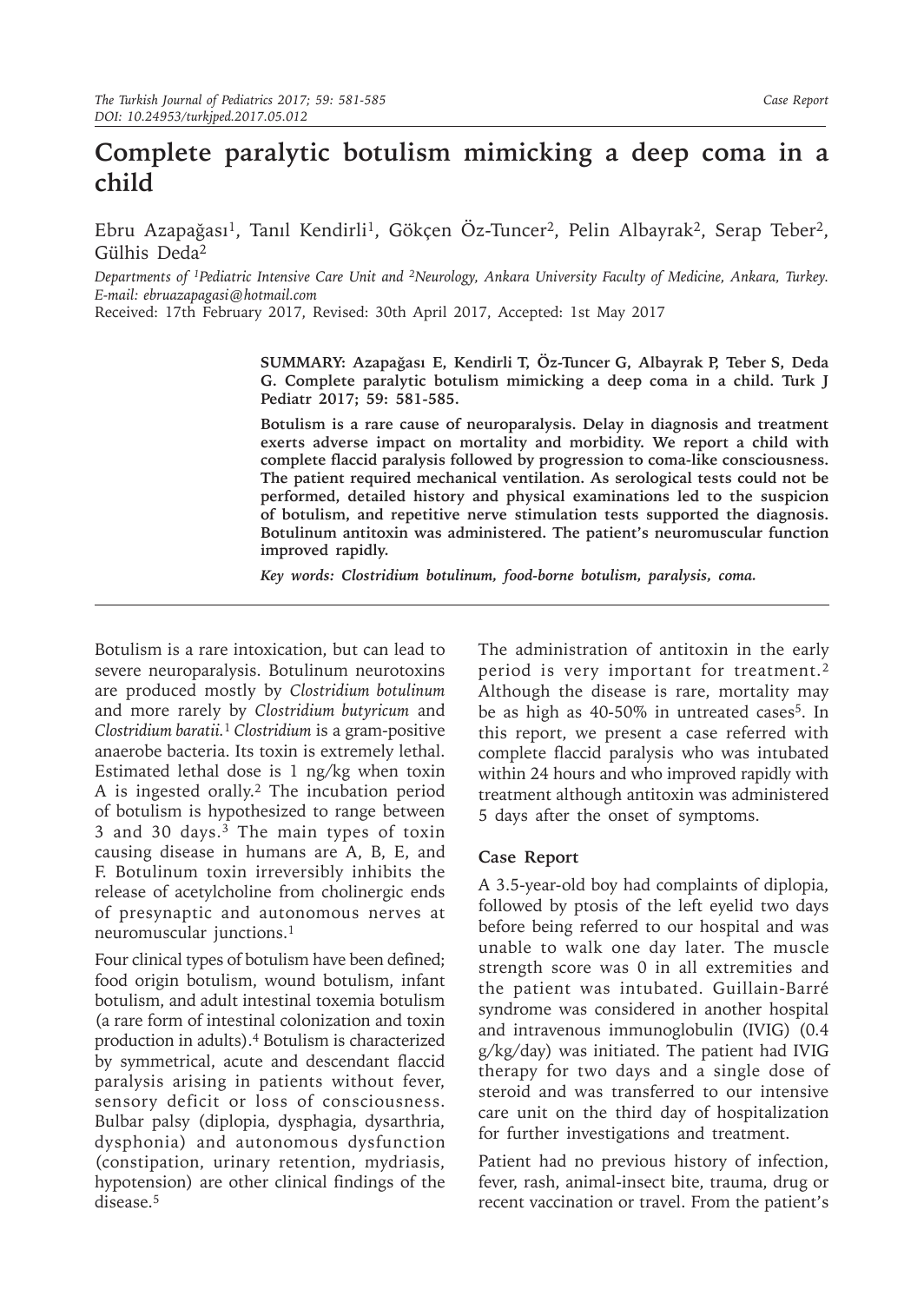history, it was learned that he was born at term weighing 3650 grams, had no problems after birth, his growth and development were normal, parents were not consanguine and there was no neurological disease in the family. The patient was admitted to ICU with poor general condition, unconsciousness and intubated.

On neurological examination, there was no response to vocal or painful stimulation. Spontaneous respiration was absent. Pupilla were isochoric and mydriatic. Light reflex was weak, cornea and oculocephalic reflexes could not be elicited. There was no facial asymmetry. Extremities were immobile and loose. Deep tendon reflexes could not be elicited. There was no nuchal rigidity and Glasgow Coma Scale was 3.

Blood count results performed after the patient was admitted were as follows: hemoglobin 12 g/dl, white blood cell 7,800 /mm3, thrombocyte 347,000 /mm3 and C-reactive protein was <1 mg/L. Creatine kinase level was normal. There were no cells observed on examination of cerebrospinal fluid (CSF). CSF protein and glucose were within normal range and viral-bacterial panel was negative, without any growth in cultures. Respiratory tract viral panel was negative. There was no growth in blood culture, while *E.coli* growth was seen in stool culture. Electrocardiography and chest X-ray were normal. In this unconscious patient EEG revealed encephalopathy with widespread slow wave activity. On cranial CT and MR imaging, no pathology was seen. There was no constipation. When the history



**Fig. 1.** No change in compound muscle action potential amplitude at 3 Hertz repetitive nerve stimulation.

was detailed, it was learnt that two adults and a child living in the same district had similar complaints. Because of autonomic dysfunction he underwent electroneuromyography (ENMG) examination with the presumptive diagnosis of botulism. Sensory–motor nerve conduction and latency were normal. Repetitive nerve stimulation of median nerve was performed at 3 Hz and 20 Hz. At 3 Hz stimulation; CMAP amplitude didn't change, but at 20 Hz stimulation an increment in the amplitude of CMAP was observed (Fig. 1, 2).

On 2nd day of admission, 500 ml botulism antitoxin (A, B, E) was administered. Approximately 6 hours after the administration of antitoxin, spontaneous respiration started. On the third day of antitoxin treatment, patient started to nod in response to verbal stimulation. He was extubated on the 8th day of antitoxin treatment. Three days after extubation, patient was transferred to neurology inpatient clinic and was discharged without any sequels in the 3rd week of hospitalization. Case was notified to the Ministry of Health. There was no contaminated food determined.

Written consent for publication of this case report, accompanying images and videos was obtained from the parents of the patient.

## **Discussion**

Botulism is mostly a consequence of intake of canned food prepared from vegetables, meat, fish and cheese at home. *Clostridium botulinum*  spores are resistant to high temperature and can only be destroyed by 2-3 hours of boiling, although the toxin is sensitive to heat and



**Fig. 2.** Repetitive nerve stimulation at 20 Hz showed incremental response.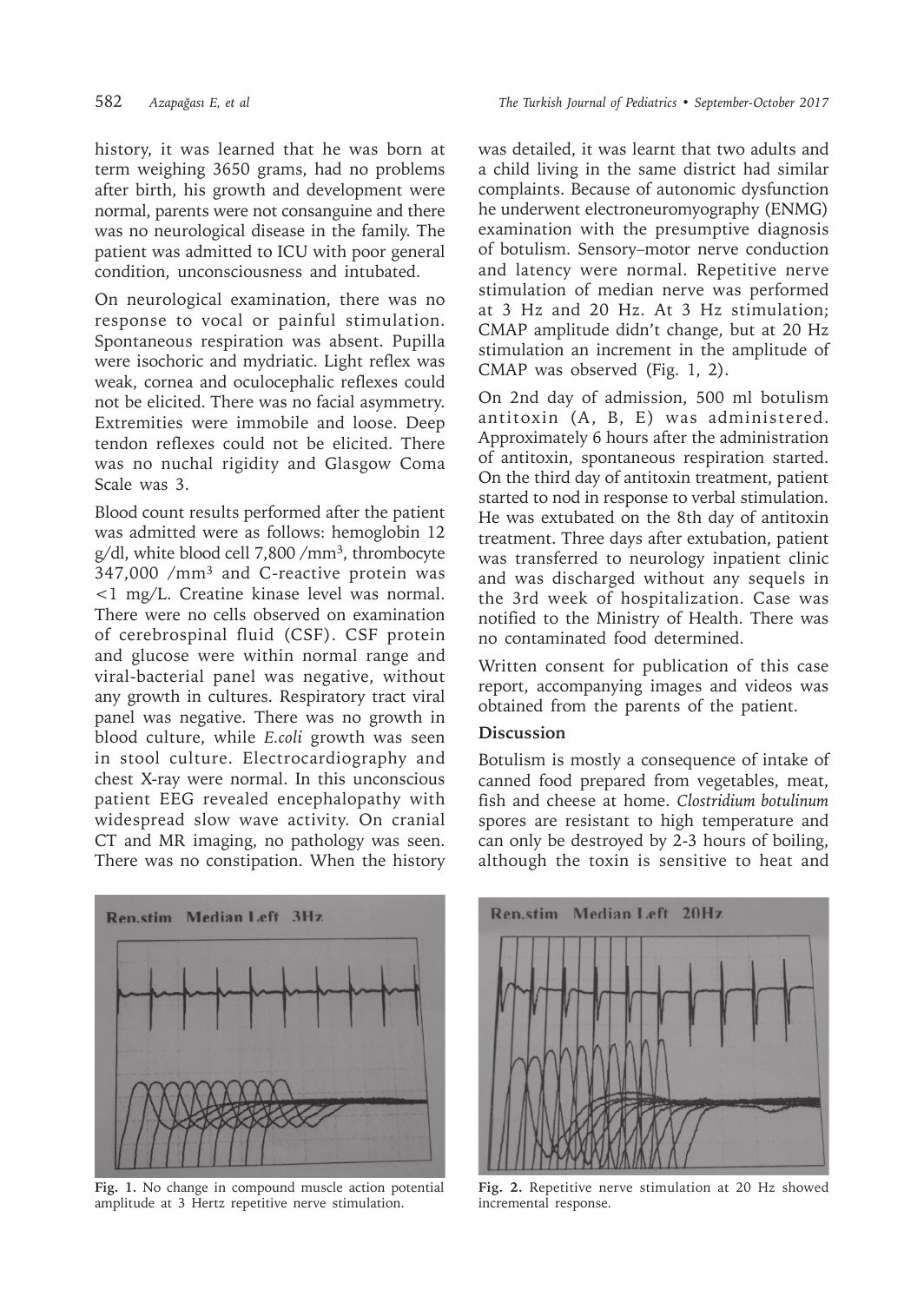denaturated with boiling for 10 minutes. In canned food which is not prepared and kept in proper conditions, bacteria may grow and produce toxins.<sup>6</sup> In children, botulism associated with food intake is extremely rare. Botulism is a disease which occurs seldom all over the world. Approximately 110 cases are reported annually in the United States. Around 15% of the cases reported yearly in USA are those of food borne botulism. The mean number of cases was 17 from 2006 through 2010. The most common reported food sources are vegetables, fish, fruits, and condiments7.

Food botulism first affects ocular and oropharyngeal muscles 12-36 hours after the intake of toxin. Prodromal symptoms may be blurred vision, dysarthria and dysphagia. There is no fever. Fever is typically absent and might be an indication of a secondary bacterial infection or associated with wound infection or abscess formation in cases of wound botulism.7 It spreads by descending within four-five days and extends to extremities and respiratory muscles. Respiratory failure may appear gradually or suddenly and it occurs in 20-35% of patients. The mean duration of ventilator support is 7 weeks.<sup>8,9</sup> Spread is symmetrical. In the majority of cases autonomic dysfunction symptoms such as mydriasis, weak light reflex, dry mouth, constipation, and urinary retention occur. Mental functions and senses remain normal<sup>1, 2,5</sup> because the toxin does not cross the blood-brain barrier.3

In differential diagnosis, other causes of acute flaccid paralysis, i.e. Guillain-Barré syndrome, Miller-Fisher syndrome, poliomyelitis, myasthenia gravis, paralysis associated with tick bite, stroke syndromes, toxic substance intake, acute motor axonal neuropathy, myopathies, acute transverse myelitis, and hypokalemic period paralysis were eliminated via history, imaging and electrophysiological studies and examination of  $CSE<sup>6,7,9</sup>$ 

Botulinum toxin is detected in serum or stool specimens in approximately 46% of clinically diagnosed cases. In foodborne cases, serum toxin assay may remain positive for maximum 16 days after admission. Stool cultures grow *C. botulinum* in around 70% of the cases. Even though the organism is more frequently detectable merely in the early stages of disease, it can remain in the stools for 5 months in

patients with infant botulism. All specimens, especially blood specimens, should be taken as soon as possible after the diagnosis is suspected and prior to administration of the toxin.3,7

The determination of botulism toxin was planned however, although the toxin can be demonstrated in serum, gastric secretions, vomitus and stool, diagnosis could not be confirmed in this manner as the toxin cannot be determined in our country.

EMG shows a distinctive pattern of brief, small-amplitude, overly abundant motor unit potentials3,7. On ENMG, while 3 Hz was normal, at 20 Hz the incremental response to repetitive nerve stimulation made diagnosis more definite.4,6 Subsequently, 5 days after the onset of initial symptoms, the patient was given antitoxin treatment at 48th hour of admission. Following antitoxin treatment, findings regressed rapidly.

The basis of botulism treatment is close monitoring of the case and supportive treatment. The role of antimicrobial therapy in foodborne or the adult intestinal colonization form of botulism is not established. The administration of antitoxin in the early period is very important. In botulism associated with food intake, heptavalent antitoxin (A, B, E) treatment is used.<sup>4,5,10,11</sup> Some research and expert consensus advocate the use of heptavalent antitoxin type A to G in non-infant botulism cases.7 Antitoxin stops the progress of paralysis, shortens its duration and decreases the need for mechanical ventilation. Botulinum antitoxin may be used within the first 24 hours after the onset of initial symptoms<sup>4,5,10,11</sup>. Higher rates of morbidity and mortality are associated with larger doses of ingested toxin and a shorter incubation period. Mortality is higher in type A than type B or C toxin disease. Timely identification of the index case in an disease outbreak may make the prognosis of other cases exposed to same food better.7

In a retrospective study with 134 patients who were diagnosed with type A botulism, the mortality rate was 10% in patients where the antitoxin was administered within 24 hours whereas the mortality rate was 15% when the antitoxin was given after 24 hours. The mortality rate was 46% in untreated patients.12,13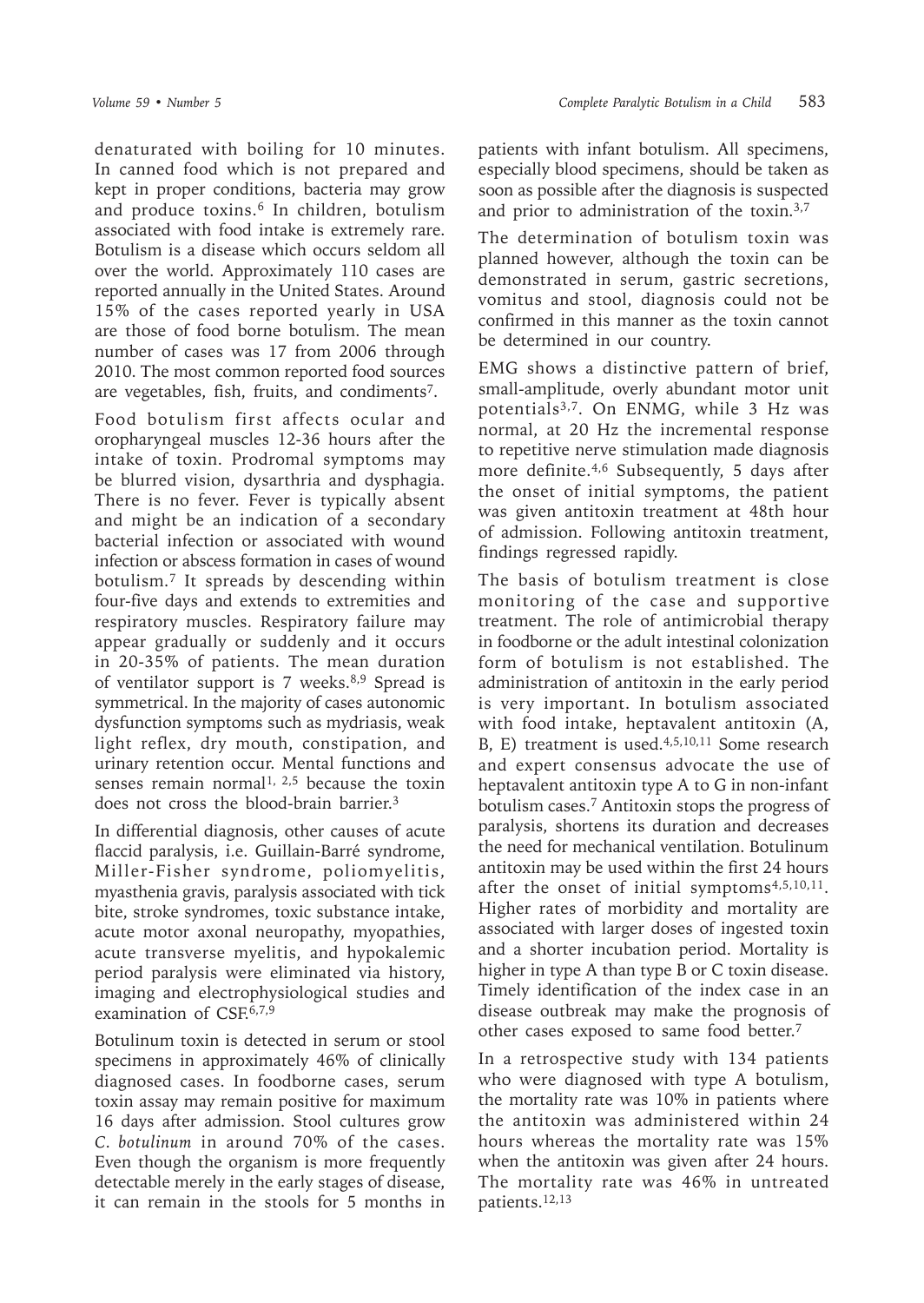| Country                                           | Turkey                                                                   | Taiwan                                                       | Italy                                                  |
|---------------------------------------------------|--------------------------------------------------------------------------|--------------------------------------------------------------|--------------------------------------------------------|
| Age                                               | 3.5 years                                                                | 4 years 8 months                                             | 11 years                                               |
| Gender                                            | Male                                                                     | Male                                                         | Male                                                   |
| Past medical history                              | Not significant                                                          | Not significant                                              | Not significant                                        |
| Time of diagnosis                                 | 4th day                                                                  | 2nd day                                                      | 1st day                                                |
| Time of antitoxin<br>administration               | 5th day                                                                  | 2nd day                                                      | 18th hour                                              |
| EEG                                               | Generalized slow wave                                                    | No voltage supression                                        |                                                        |
| <b>ENMG</b>                                       | activity<br>Incremental response<br>with 20 Hz repetitive<br>stimulation | Incremental response<br>with 50 Hz repetitive<br>stimulation | Incremental response<br>with repetitive<br>stimulation |
| Duration of<br>invasive mechanical<br>ventilation | 8 days                                                                   | 20 days                                                      | 15 days                                                |
| Duration of<br>hospitalization                    | 21 days (11 days in PICU)                                                | 50 days<br>(20 days in PICU)                                 | 63 days<br>(15 days in PICU)                           |
| Type of toxin                                     | Unknown                                                                  | Type A                                                       | Type B                                                 |
| Outcome                                           | Excellent                                                                | Excellent                                                    | Excellent                                              |

Table I. The Findings of Our Case and Other Cases in the Literature.

EEG: electroencephalography, ENMG: electroneuromyography, PICU: pediatric intensive care unit

A similar male case reported from Taiwan (age 4 years 8 months) presented with loss of consciousness and respiratory distress and was intubated two hours after the emergence of clinical findings. Type A botulism toxin was demonstrated in the patient. Starting from the 2nd day of admission, 250 ml antitoxin treatment was administered for three days. On 7th day spontaneous eye opening and face movements were seen and muscular power and DTR completely improved. On 10th day, patient was completely weaned from ventilator and was discharged from nasogastric tube on 27th day. The patient was discharged on the 50th day.14

In another case reported from Italy, an 11-yearold case with type B botulism underwent antitoxin treatment 18 hours after the onset of symptoms but the patient was intubated in spite of treatment and tracheostomy was opened on the 7th day. Spontaneous movements returned on the 12th day and muscular power recovered extensively and communication started on the 14th day. The patient was weaned from the mechanical ventilator on the 15th day. After recovering completely in two months, the patient was discharged on 63rd day.10

Compared to these cases, our case improved very rapidly (5 hours) (Table I). The patient

started to nod his head in response to questions on the third day of antitoxin treatment and was extubated on 8th day. He was discharged without any sequels 3 weeks after admission to the intensive care unit. The important point in our case is although the antitoxin was administered in the late period he responded to therapy rapidly and recovered in 3 weeks. (Table I).

In conclusion, in a patient presenting with symptoms of complete acute flaccid paralysis, if deep coma-mimicking symptoms are also present, botulism should be absolutely considered in differential diagnosis and in these patients antitoxin should be administered without delay. Botulism should be considered if any similar cases are seen in the family. Thus, it will be possible to discharge the patient earlier and to minimize complications associated with hospitalization.

## **REFERENCES**

- 1. Sobel J. Botulism. Clin Infect Dis 2005; 41: 1167-1173.
- 2. Zhang JC, Sun L, Nie QH. Botulism, where are we now? Clin Toxicol (Phila) 2010; 48: 867-879.
- 3. Rosow LK, Strober JB. Infant botulism: Review and clinical update. Pediatr Neurol 2015; 52: 487-492.
- 4. Cherington M. Clinical spectrum of botulism. Muscle Nerve 1998; 21: 701-710.